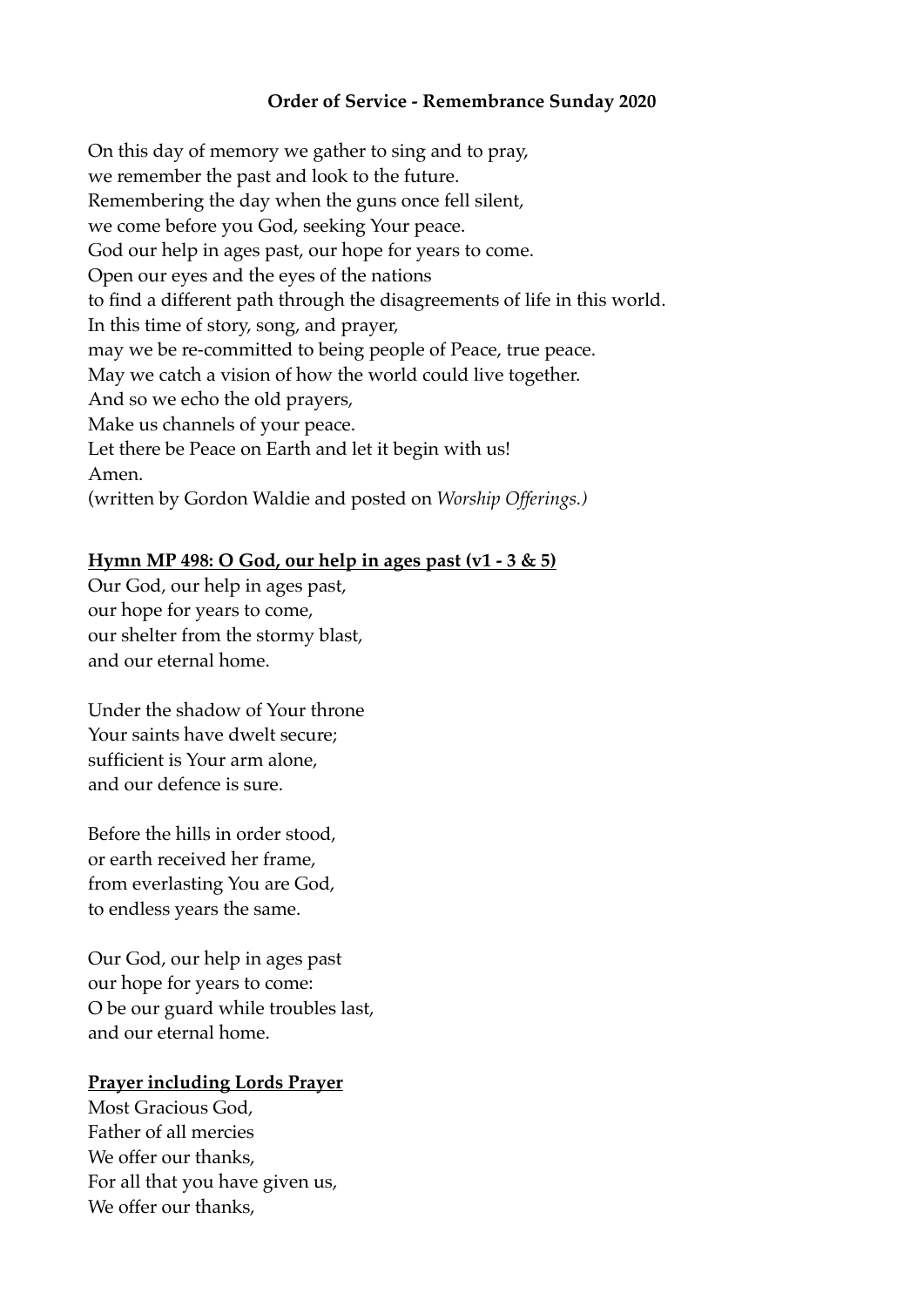For your grace. We rejoice in our inheritance of all holy things And in the freedom and peace in which we live.

Especially this day we give thanks For the remembrance We are privileged to make Of those lives which were given in times of war.

And in our thankfulness And in our remembering

We offer you the prayer taught to us by Jesus:

Our father, which art in heaven Hallowed be thy name Thy will be done on earth as it is in heaven Give us this day our daily bread And forgive us our debts As we forgive our debtors And lead us not into temptation But deliver us from evil For yours is the kingdom, The power and the glory For ever Amen

## **Act of Remembrance**

Remember Ypres, Gallipoli, the Somme, Mons and Verdun. Remember the Western Desert, El Alamein, the Normandy beaches. Remember Coventry, Dresden, Hiroshima and the Burma Road. Remember Aden, Suez, Korea and all the many wars that have continued until today.

Remember the courage, the comradeship, the ingenuity, the friendships, Remember the planning together for a better world that would come with peace.

Remember the call to arms, the patriotic songs, the partings which were such sweet sorrow.

The sound of the drum, the skirl of the pipe, the prayer that God would be on our side. Remember the carnage; the colossal horror of war.

Remember the bereaved,

the old men and women who never knew a parent.

Remember the love that was lost,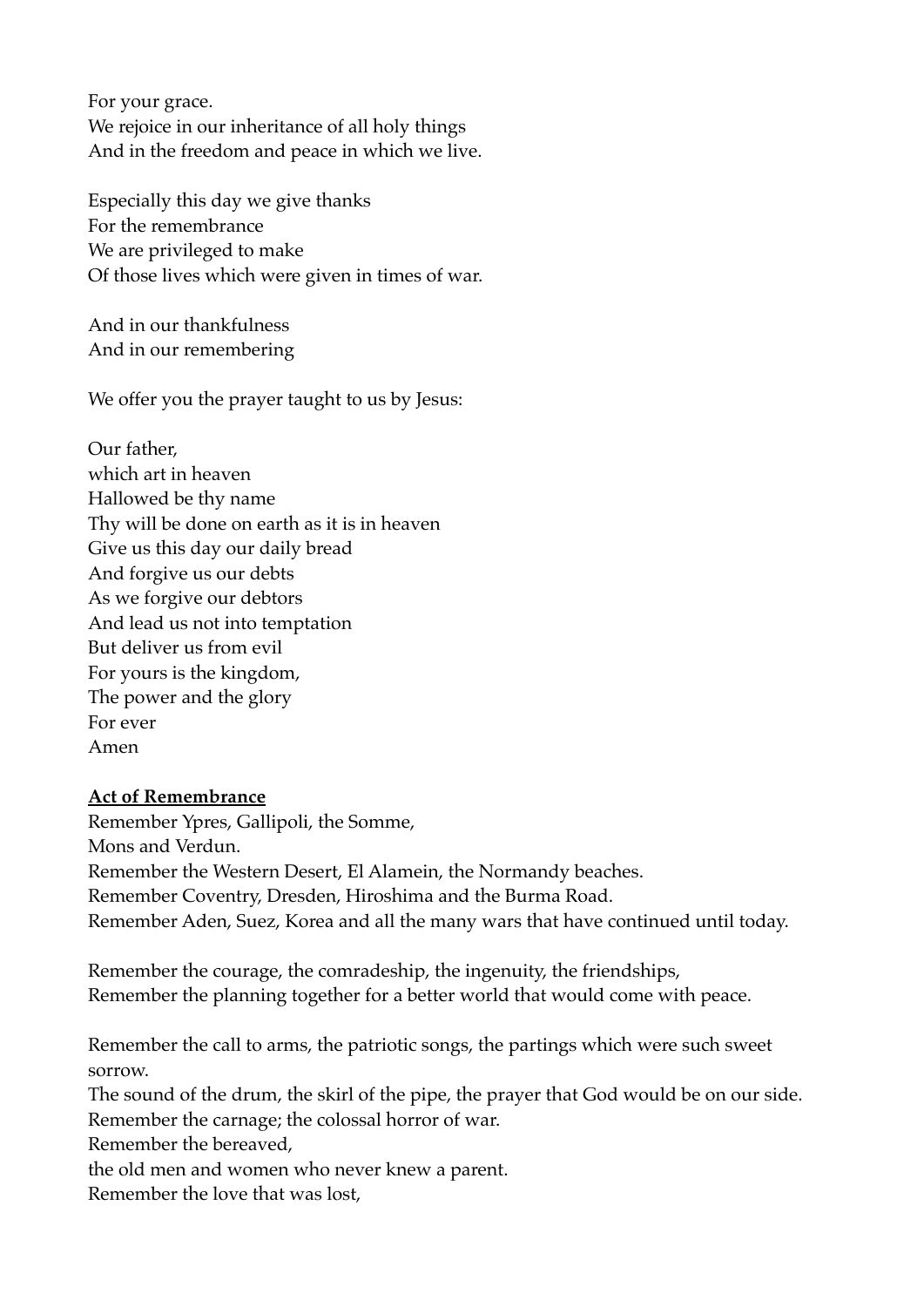the wisdom wasted, the minds that are still pained by memories. Remember the families bereft by recent wars and conflict.

Remember this day the children who will die while nation fights nation. Remember the One who asked us to remember them. Father, remember us; and forgive us our sins against you and our fellow man.

Please stand, as you are able:

They shall not grow old as we that are left grow old: Age shall not weary them, nor the years condemn. At the going down of the sun and in the morning We will remember them **All:** We will remember them

The laying of the wreath... (Jim Sinclair lays the wreath)

Let us now in the silence remember before God those who have died and suffered in war; those whom we knew, and whose memory we treasure.

The Silence

(please be seated)

Let us pray:

Almighty and eternal God, from whose love in Christ we cannot be parted, either by death or life: hear our prayers and thanksgivings for all whom we remember this day. Fulfil in us, as in them, the purpose of your love; and bring us all to your eternal joy; through Jesus Christ our Lord.

Lord God of the nations, whose sovereign rule brings justice and peace, have mercy on our broken and divided world. Pour out your peace into the hearts of all, that all peoples may learn to live as members of one family. through Jesus Christ our Lord. Amen.

## **Words of Welcome**

# **Hymn MP 50: Be still for the presence of the Lord**

Be still, for the presence of the Lord The Holy One is here; Come bow before Him now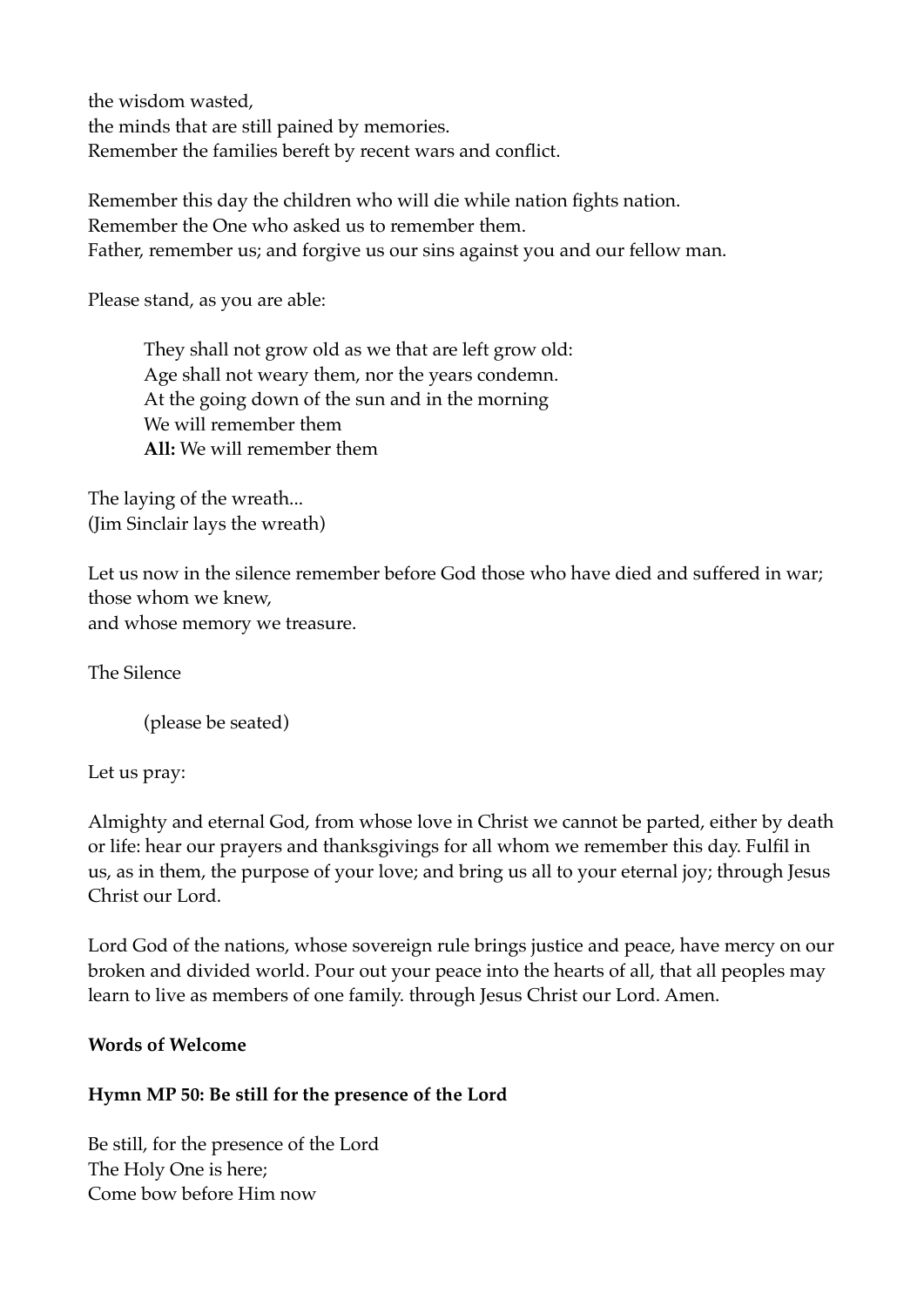With reverence and fear: In Him no sin is found we stand on holy ground. Be still, for the presence of the Lord the Holy One is here.

Be still, for the glory of the Lord Is shining all around; He burns with holy fire, with splendour He is crowned: how awesome is the sight our radiant King of light! Be still, for the glory of the Lord is shining all around

Be still, for the power of the Lord Is moving in this place: He comes to cleanse and heal, to minister His grace no work too hard for Him. In faith receive from Him. Be still, for the power of the Lord is moving in this place.

# **Bible Readings**

**Revelation 22: 1-5 Eden Restored**

**22** Then the angel showed me the river of the water of life, as clear as crystal, flowing from the throne of God and of the Lamb **2** down the middle of the great street of the city. On each side of the river stood the tree of life, bearing twelve crops of fruit, yielding its fruit every month. And the leaves of the tree are for the healing of the nations. **3** No longer will there be any curse. The throne of God and of the Lamb will be in the city, and his servants will serve him. **4** They will see his face, and his name will be on their foreheads. **5** There will be no more night. They will not need the light of a lamp or the light of the sun, for the Lord God will give them light. And they will reign for ever and ever.

## **Matthew 5: 38-48**

## **Eye for Eye**

**38** "You have heard that it was said, 'Eye for eye, and tooth for tooth.'[h] **39** But I tell you, do not resist an evil person. If anyone slaps you on the right cheek, turn to them the other cheek also. **40** And if anyone wants to sue you and take your shirt, hand over your coat as well. **41** If anyone forces you to go one mile, go with them two miles. **42** Give to the one who asks you, and do not turn away from the one who wants to borrow from you. **Love for Enemies**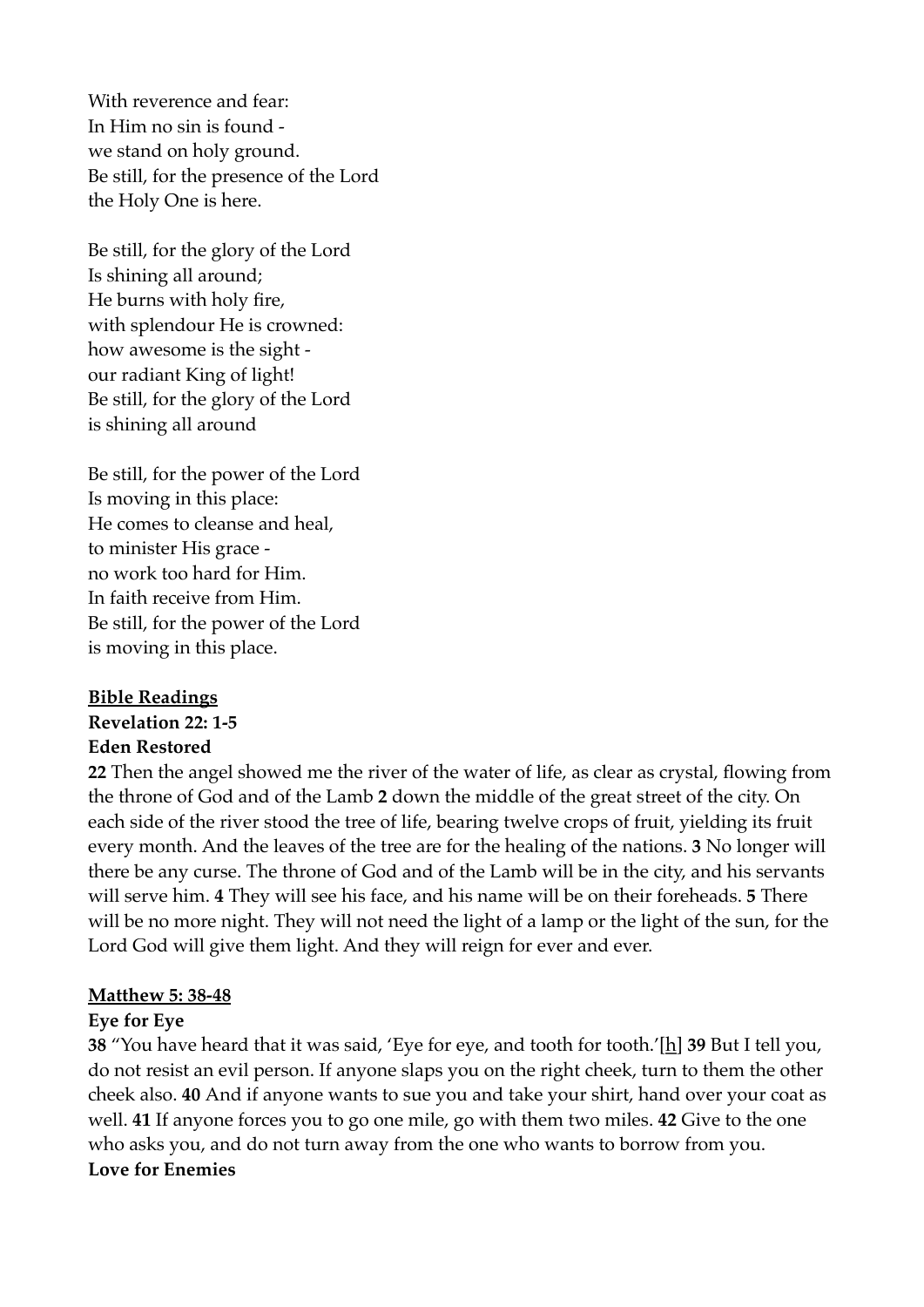**43** "You have heard that it was said, 'Love your neighbor[i] and hate your enemy.' **44** But I tell you, love your enemies and pray for those who persecute you, **45** that you may be children of your Father in heaven. He causes his sun to rise on the evil and the good, and sends rain on the righteous and the unrighteous. **46** If you love those who love you, what reward will you get? Are not even the tax collectors doing that? **47** And if you greet only your own people, what are you doing more than others? Do not even pagans do that? **48** Be perfect, therefore, as your heavenly Father is perfect.

#### **Hymn MP 428 - Lord for the years (v1, 2 & 5)**

Lord, for the years Your love has kept and guided, urged and inspired us, cheered us on our way, sought us and saved us, pardoned and provided: Lord of the years, we bring our thanks today.

Lord, for that word, the word of life which fires us, speaks to our hearts and sets our souls ablaze, teaches and trains, rebukes us and inspires us: Lord of the word, receive Your people's praise.

Lord for ourselves; in living power remake us self on the cross and Christ upon the throne, past put behind us, for the future take us: Lord of our lives, to live for Christ alone.

#### **Sermon**

In the Old Testament, a law was giving to restrict violence; An eye for an eye, a tooth for a tooth, it says in Leviticus. However, when Jesus came, restricting was not good enough. What Jesus wants is perfection. What Jesus wants us to find mercy and reconciliation in every situation.

"You have heard that it was said, 'Eye for eye, and tooth for tooth.' But I tell you, Jesus says, do not resist an evil person.

"If anyone slaps you on the right cheek, turn to them the other cheek also. And if anyone wants to sue you and take your shirt, hand over your coat as well. If anyone forces you to go one mile, go with them two miles. Give to the one who asks you, and do not turn away from the one who wants to borrow from you."

"You have heard that it was said, 'Love your neighbour and hate your enemy.' But I tell you, love your enemies and pray for those who persecute you,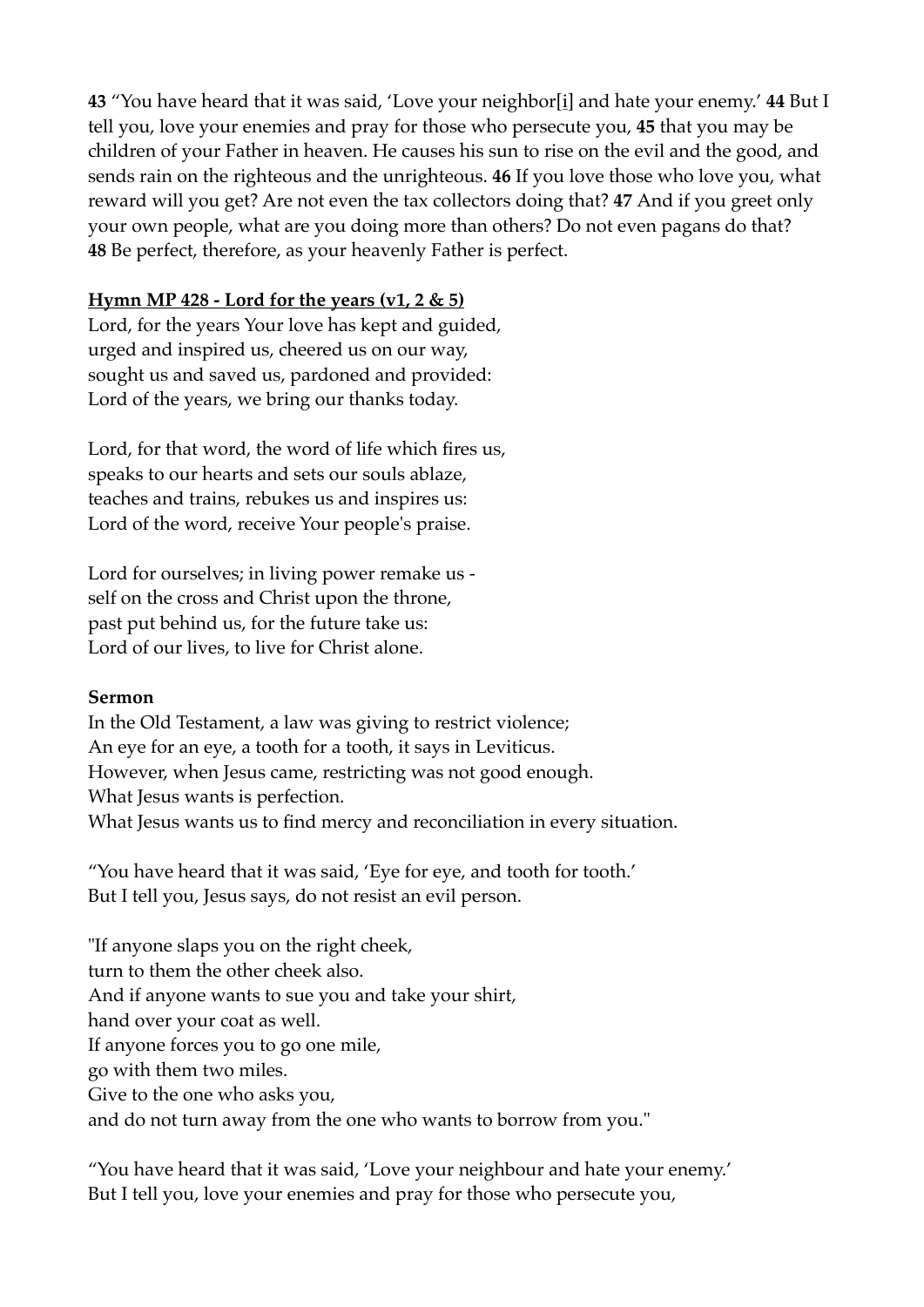that you may be children of your Father in heaven.'

"God causes his sun to rise on the evil and the good, and sends rain on the righteous and the unrighteous. If you love those who love you, what reward will you get? Are not even the tax collectors doing that? And if you greet only your own people, what are you doing more than others? Do not even pagans do that? Be perfect, therefore, as your heavenly Father is perfect.'

You see, God sees more in us than we do.

God has plans and a purpose for us.

God intends to use us to achieve something spectacular.

And that something spectacular is precisely to be who we were created to be and, in so doing, to help create a different kind of world.

This different kind of world is where "violence doesn't always breed more violence and hate doesn't always kindle more hate.'

Martin Luther King, Jr. understood the logic behind the thinking of Jesus when he said, "Darkness cannot drive out darkness: only light can do that. Hate cannot drive out hate: only love can do that."

So, can we do this?

Can we turn the other cheek, love our enemies, pray for those who persecute us? Be perfect as God is perfect?

Well, no we cannot. Well, not perfectly. On some days, we maybe manage but on others not at all.

But here is the thing. What Jesus is expecting here is not perfection achieved, but persistence.

Jesus is not asking us to be perfect,

but to persist in the goal Jesus has for us,

To create this different world.

All through the life of Jesus we see the ways where persistence works.

The woman who wanted justice from a judge. The judge kept on refusing but she persisted.

The lady who asks Jesus to heal her daughter - she persists

The woman who lost one of her ten coins and persisted until she found it.

Jesus suggests that an essential characteristic of what it means to be a disciple is to persist in working toward the goal that these words have in mind:

"Because God persists, we persist"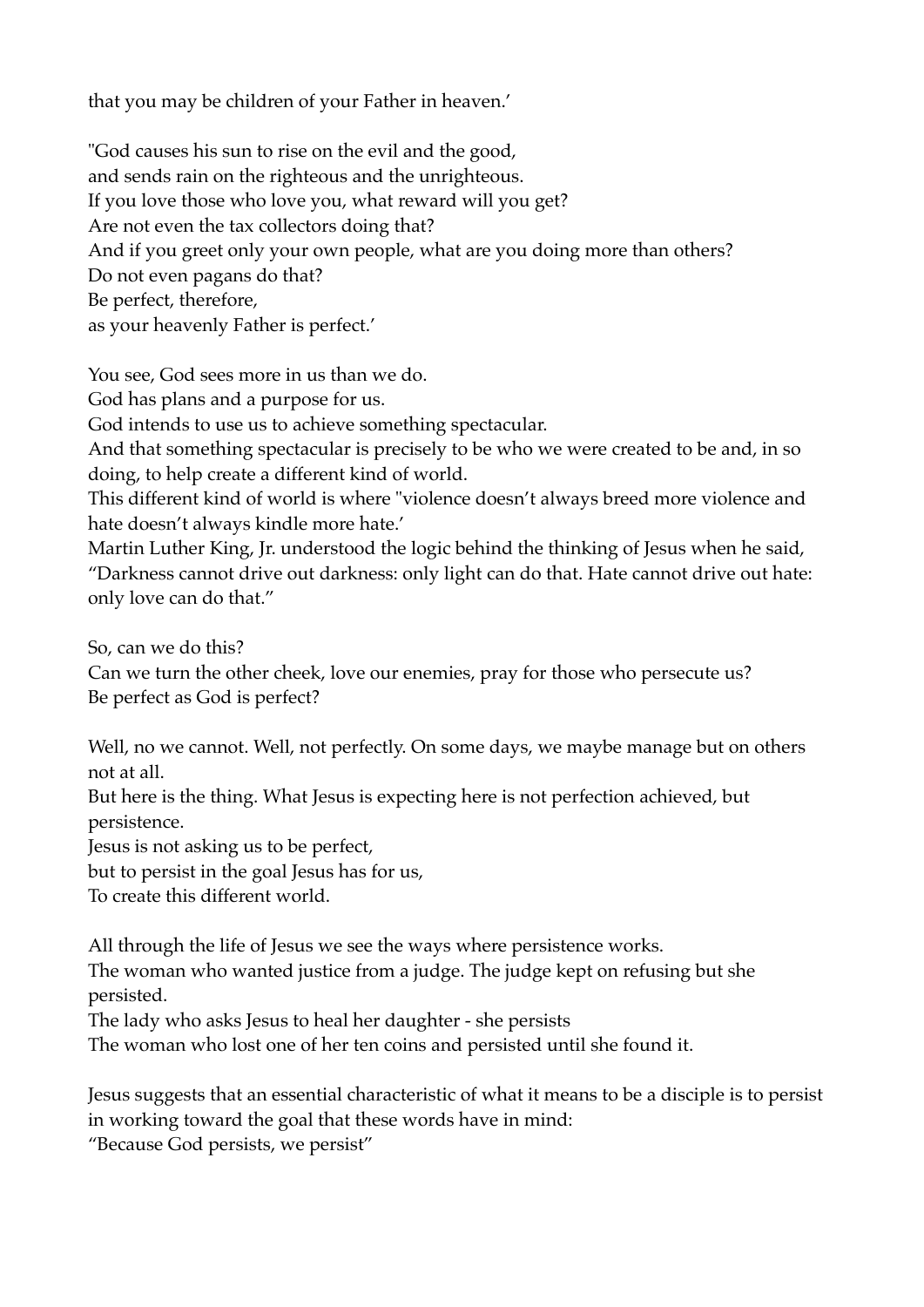This is a day to say thank you for the sacrifices of those that have come before us; but the best way we can honour the sacrifice of the past is by persisting in achieving what God means us to be.

All of us, even those we consider enemies are children of God.

All of us, even those we see do wrong, all of us benefit from God's love equally.

The sun rises on all of us and the rains fall.

And if God "takes such a generous approach', then we can do no less.

This is what it means to love your neighbour as yourself.

The other reading today was from the closing chapters of Revelation, and indeed therefore from the closing chapters of the whole Bible.

It tells of the great hope that God will never abandon us

That God, our good God, will find a way for us to return to the source of all that is good.

"Then the angel showed me the river of the water of life, as clear as crystal, flowing from the throne of God and of the Lamb **2**

down the middle of the great street of the city.

On each side of the river stood the tree of life, bearing twelve crops of fruit, yielding its fruit every month. And the leaves of the tree are for the healing of the nations.

**3** No longer will there be any curse. The throne of God and of the Lamb will be in the city, and his servants will serve him.

**4** They will see his face, and his name will be on their foreheads.

**5** There will be no more night. They will not need the light of a lamp or the light of the sun, for the Lord God will give them light. And they will reign for ever and ever.'

We can live with this great reassurance of our ultimate home will be with God,

that God is in charge,

However, that does not alter our responsibility to act to stop war and to prevent conflict. We have work to do now,

to bring people safely to the end of their days and to receive the fulfillment of this hope.

On this day when we remember those who have given in time of conflict,

We are to persist in bringing about a better world.

Amen

# **Organ: Largo from Xerxes by Handel**

1738, a now obscure opera opened in London. It was a commercial failure and soon closed. However, in the 19th century the opening aria from that opera was rediscovered and became one of its composer's most famous pieces of music.

In 1906, it was the first ever piece of music broadcast over the radio,

And at the start of World War Two, it found a new role.

In 1939, the British Isles went into lockdown. The BBC closed its nascent television service and sent many of its non-essential radio staff home.

The radio in those days was mainly news stories and forecasts about what was going to happen.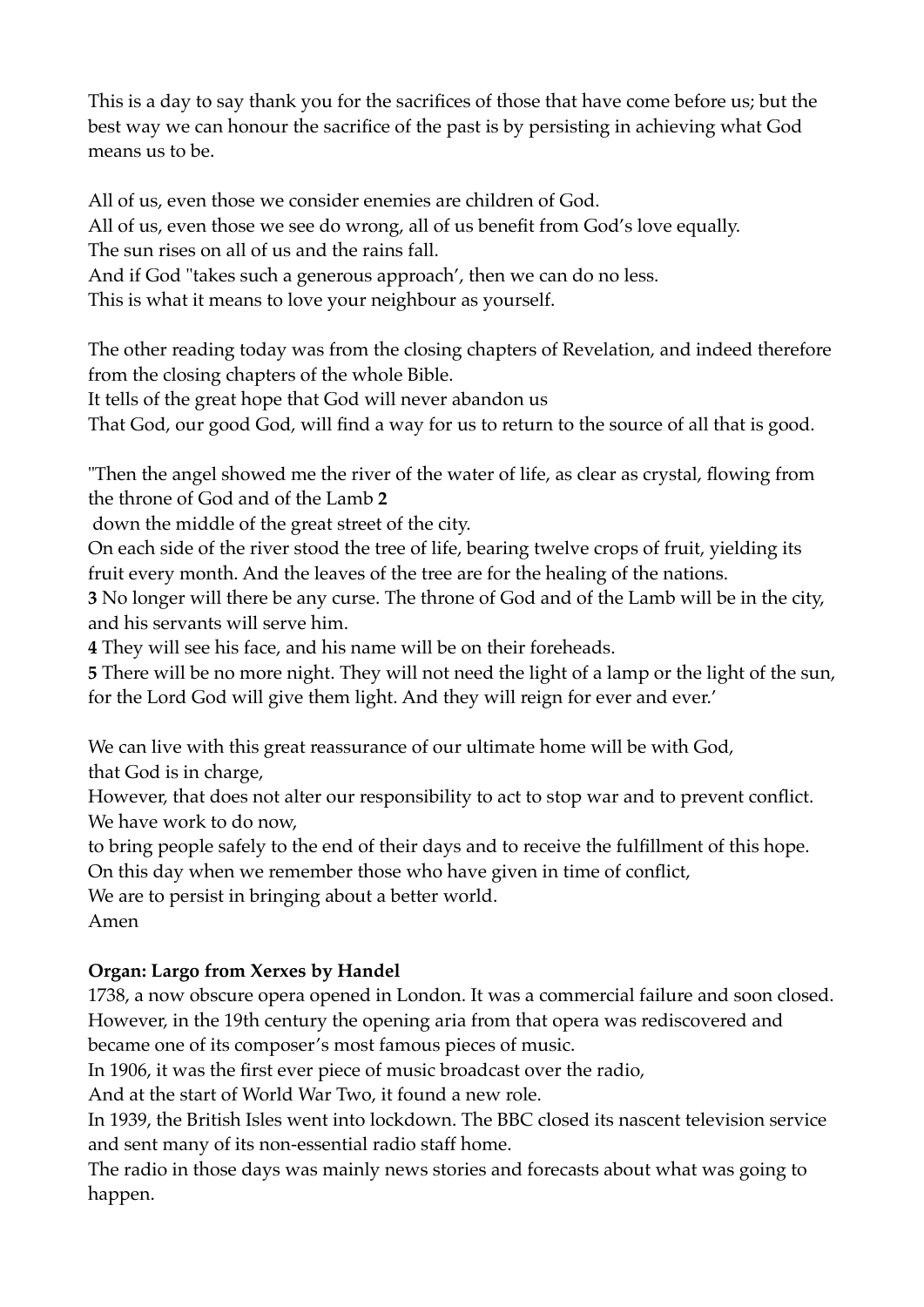But as we know in lockdowns, unlikely stars arise.

Sandy McPherson, a Canadian, had been kept on by the BBC to entertain between the gloomy news by playing requests on his theatre organ.

There were complaints. Some critics wanted more high-brow entertainment. Others felt that Sandy played the same music over and over again.

However, he became hugely popular and he was brought out to play day after day as listener's requests flooded in.

One of Sandy's regular requests was indeed that re-discovered piece of music that made history in 1906.

And as we continue our time of remembrance, Linda is going to play that piece of music now.

It is "Largo from Xerxes" by George Frederic Handel.

# **Prayers for Others (from Church of Scotland: Weekly Worship)**

Heavenly Father, On this day, we hold with gratitude the service of those who are peacemakers in their service.

We are grateful for a vision that will hold the darker forces of our humanity in check with an ethos of cooperation, harmony and mutual flourishing.

We pray for the dedicated service of our armed forces in all the generations, remembering especially those who still remain with us from the Second World War. We thank You for their testimony and bravery which reminds us of the tragedy of conflict.

On this day when we are drawn together from many backgrounds, and with faith flickering, strong, or with no faith,

we thank You that there are times and causes around which we can all rally for the common good. Help us to find that common ground more, and to work through our differences.

May the example of Jesus, His boundary-crossing life, His open-hearted embrace of all peoples, be the inspiration for our weary and wounded world.

We hold before You all of our leaders,

praying for tenacity, energy, and an open-eyed, open-hearted vision for our communities and the world.

On this day of remembrance,

we pray for those who have lost loved-ones in conflict,

and through the collateral damage of war.

We think of those close to home in the army, navy and air force. We remember those on the other side to us in conflict, and we think of the deep scars of conflict that mark our world whenever there is war.

May our remembering be for new beginnings, so that lives lost are the foundations of new worlds. May the vision of the prophets be our vision too. May Your forgiveness be our forgiveness.

God of the cross and the empty tomb,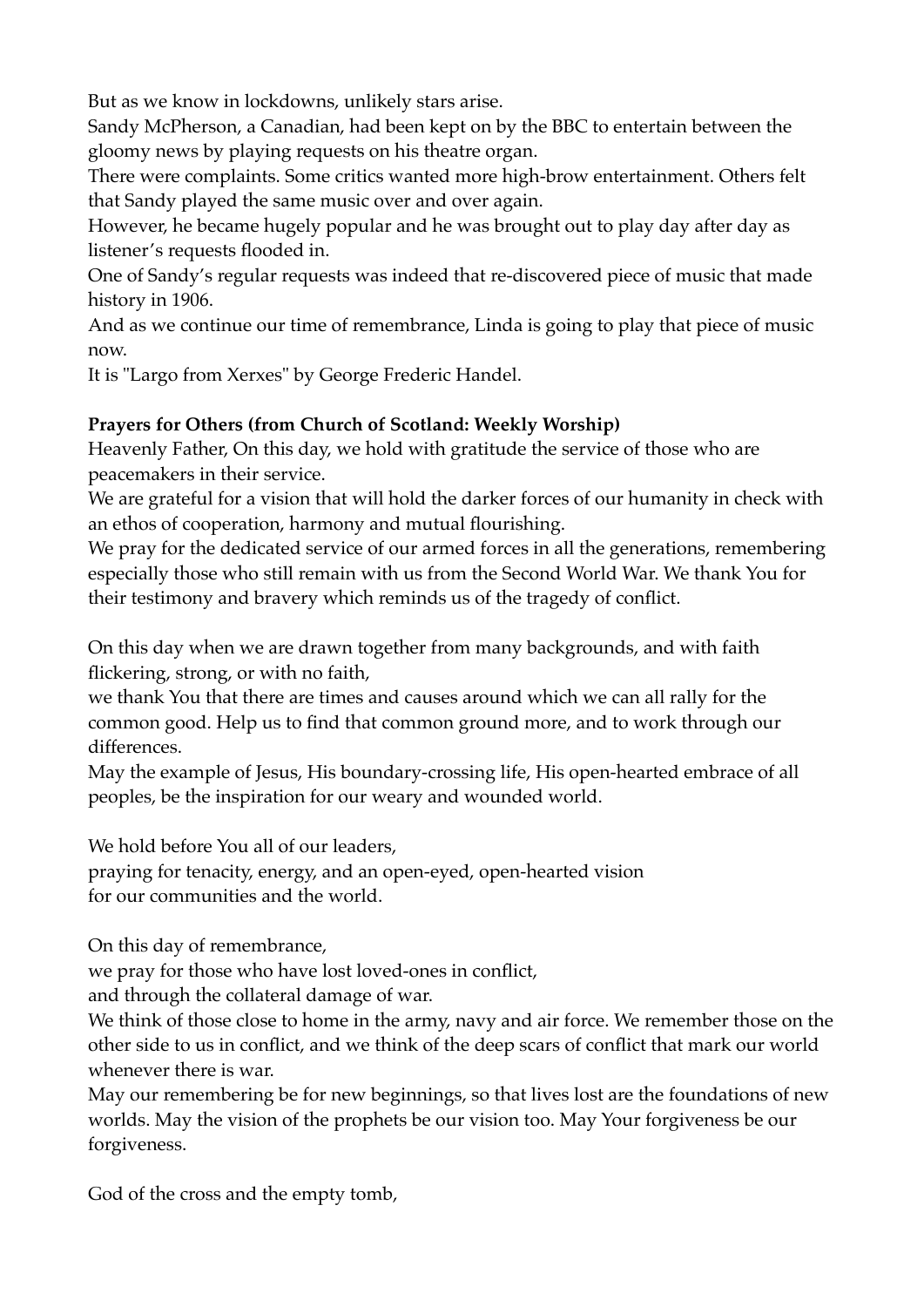God of the road to Emmaus and the breakfast on the shore. You have shown us in Jesus the way that is beyond death, so hold us in the faith of Your future. Help us to rest in the confidence of new light and life, to trust that those we have loved and lost have returned to You, and that our own walk is the way home where You wait for us in the mystery of eternal life. May our prayers be heard by you, God our maker, our saviour and sustainer. Amen

#### **Hymn MP 673 - There is a Redeemer (see below)**

There is a Redeemer, Jesus, God's own Son precious Lamb of God, Messiah holy One.

Thank you, O my Father, for [giving](https://www.definitions.net/definition/giving) us Your Son, and [leaving](https://www.definitions.net/definition/leaving) Your Spirit till the work on earth is done.

Jesus my redeemer name [above](https://www.definitions.net/definition/above) all names, precious Lamb of God, Messiah O for [sinners](https://www.definitions.net/definition/sinners) slain:

Thank you, O my Father, for [giving](https://www.definitions.net/definition/giving) us Your Son, and [leaving](https://www.definitions.net/definition/leaving) Your Spirit till the work on earth is done.

When I [stand](https://www.definitions.net/definition/stand) in glory I will see His face, and [there](https://www.definitions.net/definition/there) I'll [serve](https://www.definitions.net/definition/serve) my King for ever In that holy place.

Thank you, O my Father, for [giving](https://www.definitions.net/definition/giving) us Your Son, and [leaving](https://www.definitions.net/definition/leaving) Your Spirit till the work on earth is done.

## **Benediction**

God grant to the living, grace; To the departed, rest; To all people, Peace;